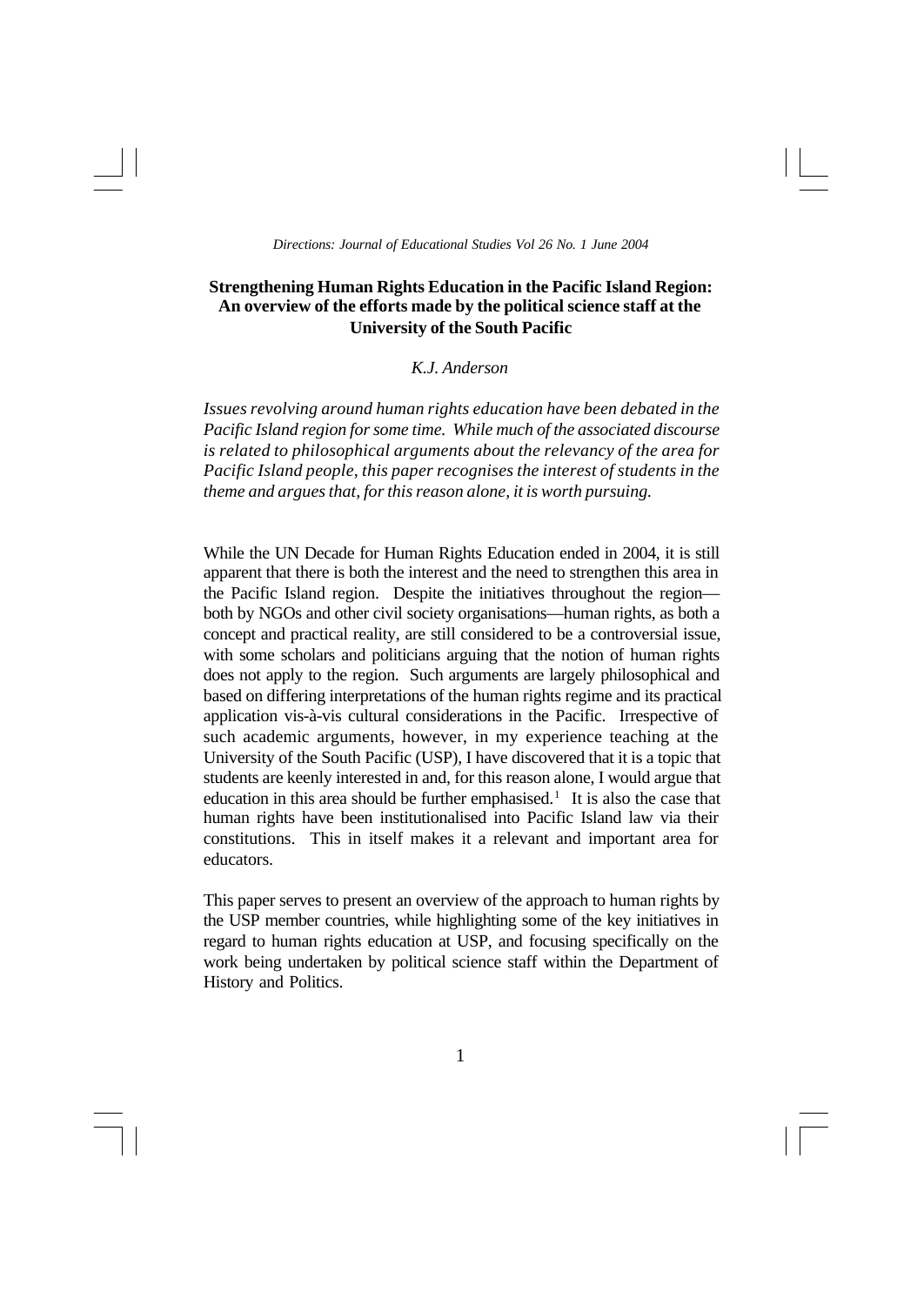### **Background to USP**

The University of the South Pacific was established in 1968 and is the largest single university serving the Pacific Island region. There are twelve member countries— Cook Islands, Fiji, Kiribati, Marshall Islands, Nauru, Niue, Samoa, Solomon Islands, Tokelau, Tonga, Tuvalu and Vanuatu—with some 18000 students (USP Calendar 2005). While USP maintains campuses in Fiji (Laucala), Vanuatu (Emalus) and Samoa (Alafua), many of our students study through the flexible learning mode which enables them to study at the Centres which are established in each member country.

All USP member countries are constitutionally independent with the exception of Tokelau. With a referendum for independence being held in early February 2006, it is imperative to note that Tokelau currently retains a constitutional arrangement with New Zealand which has a bearing on its external relationships. Tokelau is currently bound by international conventions agreed to by New Zealand.

# **Overview of human rights in the region**

As noted in the introduction, the relevance and practical application of human rights in countries within the Pacific Island region has been debated for some time. Many arguments focus on the perception of rights as a western liberal tool which compromises the sovereignty of the Pacific Island state or the appropriateness of what is viewed as an individual model as opposed to the more acceptable collective approach (Helu 1999; Thaman 1999; Taufe'ulungaki 2004; Vakatale 2000). Other arguments focus on the idea of the disregard for indigenous cultures and values inherent in the universal model (Thaman 1999; Vakatale 2000). The debate is an ongoing one that has featured in the writings of both Pacific Island and non-Pacific Island scholars and is worthwhile pursuing for a number of ontological and philosophical reasons. Of prime importance may well be the questions that are often posed by students in my classroom, namely:

- 1. Where exactly did the push for human rights originate?
- 2. What is meant by the term and concept of human rights?
- 3. Are individual human rights culturally acceptable for Pacific Islanders?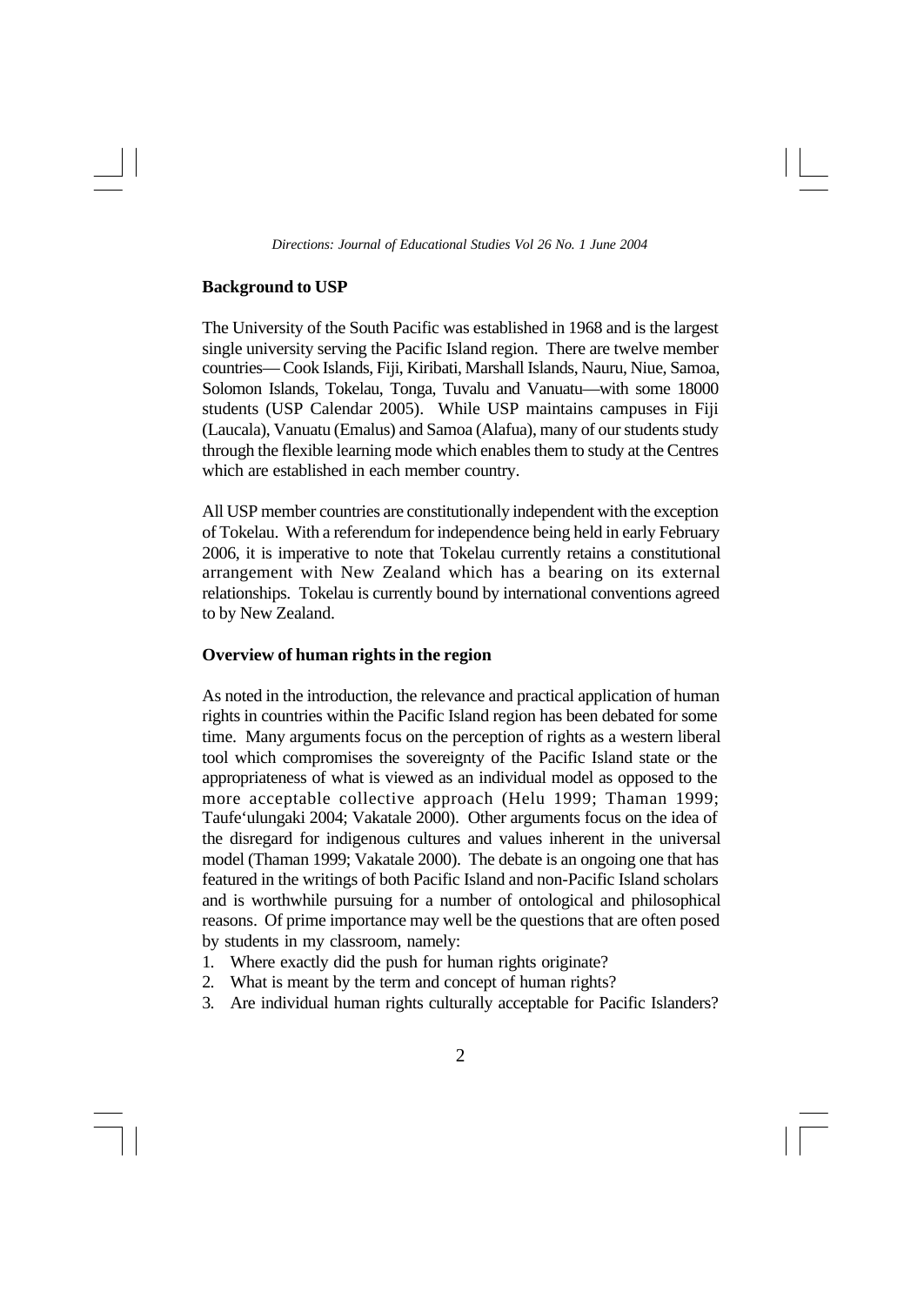# **Commitment to UN human rights standards**

It has been argued that many Pacific Island states have not become a party to the major international instruments of human rights and that this is indicative of a lack of commitment or understanding of human rights issues in the region (Wickliffe 1999). The 'International Bill of Human Rights' consists of the *Universal Declaration of Human Rights*, the *International Covenant on Civil and Political Rights* (ICCPR), and the *International Covenant of Economic, Social and Cultural Rights* (ICESCR). Of the eleven independent USP member countries Solomon Islands is the only USP member country to be a party to the ICESCR (it succeeded to the Covenant in 1982) (OHCHRa), while Nauru is the only member demonstrating commitment to the principles of the ICCPR by becoming a signatory in 2001 (OHCHRb). Six of the eleven countries (Fiji, Kiribati, Samoa, Solomon Islands, Tuvalu and Vanuatu) have agreed to become a party to the *Convention on the Elimination of All forms of Discrimination Against Women* (CEDAW) (OHCHRc). All are party to the *Convention on the Rights of the Child* (OHCHRd). Of other important international conventions, the USP members have resisted signing any with the exception of the *International Convention on the Elimination of All forms of Racial Discrimination* which Fiji and Solomon Islands are both party to (OHCHRe).

The seeming resistance to become a party to various international treaties should not be construed, however, as a lack of commitment to the principles of human rights by the USP member countries. Those governments that have not signed CEDAW, for example, are making progress towards fulfillment of key obligations. It should also be noted that all of the USP member countries are members of other organisations such as the Secretariat of the Pacific Community (SPC) and, with the exception of Marshall Islands, the Commonwealth. The Commonwealth has established its commitment to the protection and promotion of the human rights of the citizens of its members through a variety of treaties and declarations, and SPC has a number of projects which address a range of human rights related issues. Examples include their Hardship and Poverty project, and public health and socio-economic programmes.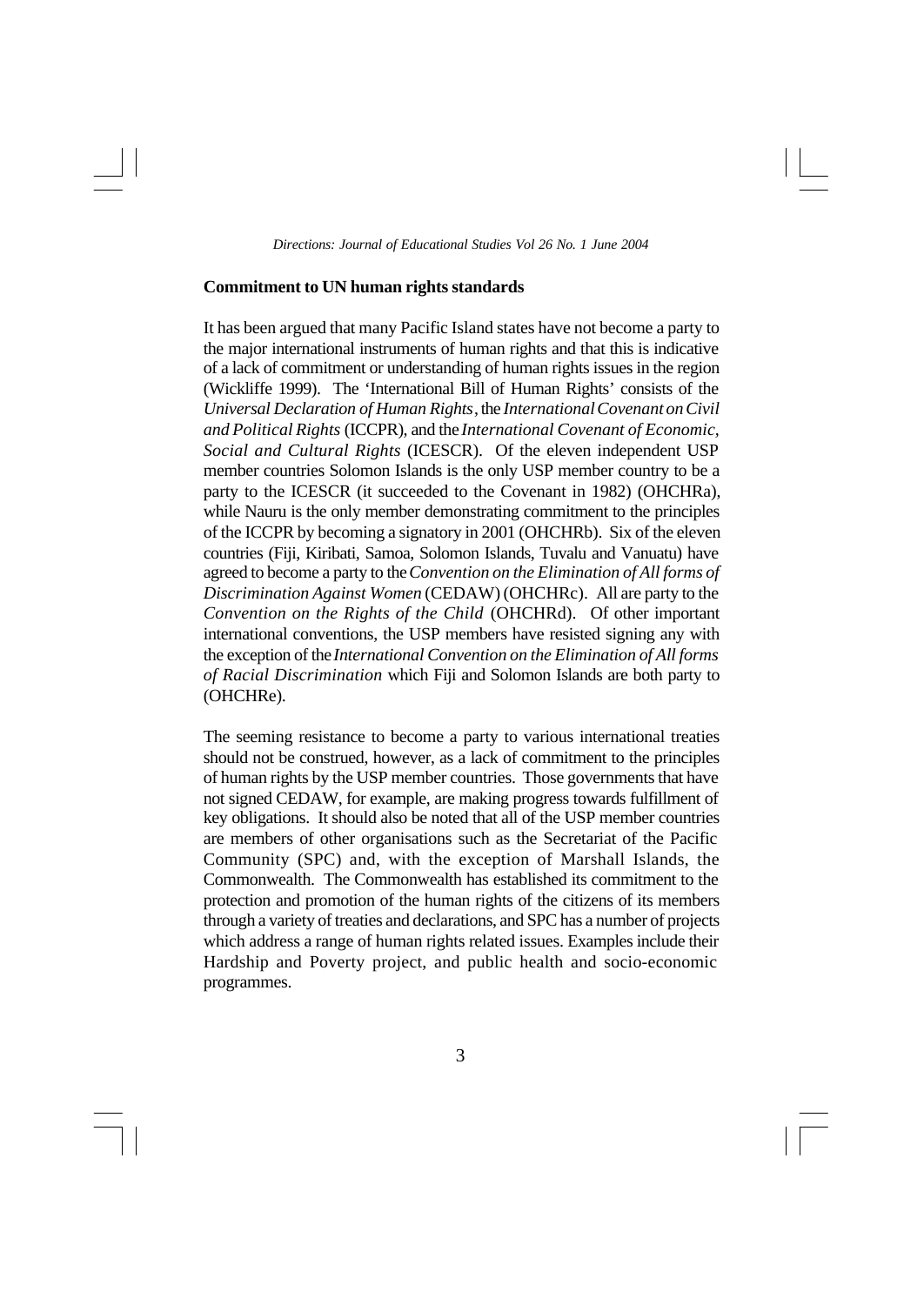Almost every USP member country includes provisions to protect the human rights of its citizens within its constitution.<sup>2</sup> This takes the form of a 'Bill of Rights' in the constitutions of Marshall Islands (Article 2), Tuvalu (Part 2) and Fiji. *The Constitution of Tonga* contains a *Declaration of Rights*. Other states make reference to the 'fundamental rights' of citizens. Part II of the *Constitution of the Independent State of Western Samoa* stipulates the 'Fundamental Rights' of Samoan citizens while Part IVA of the *Constitution of the Cook Islands* outlines the 'Fundamental Human Rights and Freedoms'. The *Constitution of Solomon Islands* and *The Constitution of Kiribati* contain chapters on the 'Protection of Fundamental Rights and Freedoms of the Individual'. Part II of *Constitution of Nauru* is dedicated to the 'Protection of Fundamental Rights & Freedoms'. Only the *Constitution of the Republic of Vanuatu* makes reference to the obligations of citizens in its 'Fundamental Rights & Duties'. The Constitutions of Fiji, Marshall Islands and Kiribati make a further commitment to rights by attempting to safeguard traditional or group rights.<sup>3</sup>

Tokelau's draft constitution also contains a section on human rights. The provisions use two international instruments to define human rights (the Universal Declaration of Human Rights—UDHR—and the International Covenant on Civil and Political Rights) while also allowing citizens to apply to the Council of Ongoing Government for further protection (*Constitution of Tokelau)*.

The *Niue Constitution Act* is the only constitution of a USP member country to not specifically dedicate a portion to the rights of individuals. However, other sections offer protection of the rights of the Niuean people. For example, Part V: Health, Education, and other Social Services (Section 61) outlines a number of responsibilities which are, ultimately, rights related. Along with the establishment and maintenance of public health and education facilities, the constitution notes that:

[t]he Cabinet shall be responsible for establishing and maintaining such other institutions and services and for making such other provision as it considers necessary to provide a reasonable standard of living for the people of Niue and to secure their economic, social, and cultural welfare. (Niue Constitution Act)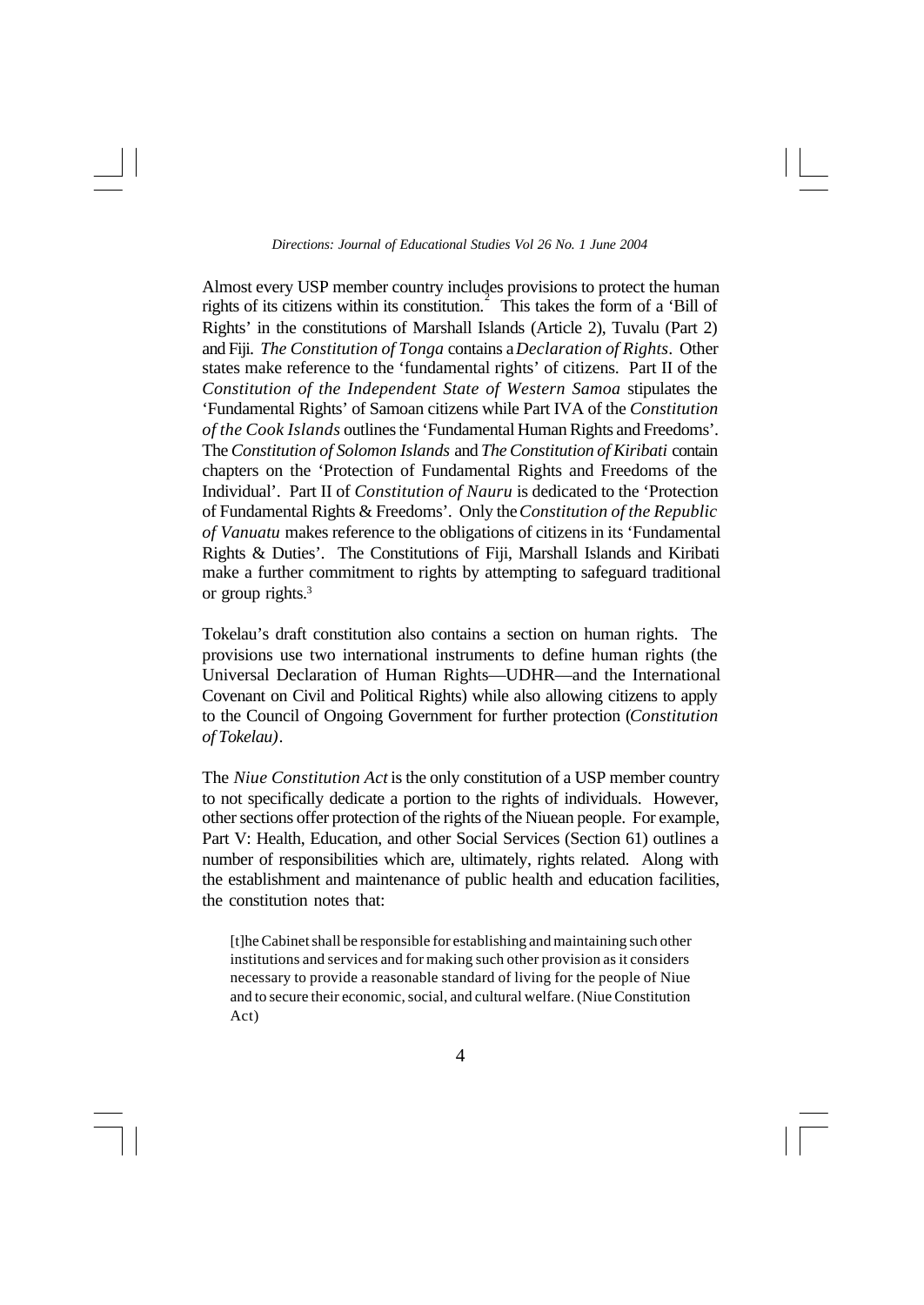'Rights', as they can be broadly interpreted, are also incorporated into the legal systems of Pacific Island states. Institutionalising rights does not, of course, guarantee the delivery of them and this is as true for Pacific Island states as for any other state. Furthermore, acknowledging that rights exist, cannot be construed to imply that people understand what their rights, as citizens, are. Pointing to a variety of human rights violations, Wickliffe advocated the establishment of a Pacific Centre for Human Rights, arguing that "[n]ational constitutions and institutions in the Pacific are not protecting the human rights of citizens of the Pacific", hence, "[i]t is now commonly accepted that what is needed in the Pacific is good human rights education" (Wickliffe 1999).

# **Human rights education in the region: The results so far**

Such education as Wickliffe promotes needs to happen on many different levels. Across the Pacific Island region there are a number of NGOs that are dedicated to the dissemination of information about human rights issues. While each organisation has its own constituency, it is clearly the case that human rights issues *are* being discussed at a community level throughout the region. The type of awareness raising undertaken by NGOs and other members of civil society in the guise of workshops, dissemination of information, radio programmes and so on is fundamental to human rights education.

The United Nations has also been instrumental in providing human rights education in the region. UNDP (Fiji office) has undertaken preliminary work in establishing a Civic and Human Rights Education project in Fiji (the formulation of which was undertaken by a fellow of the Institute of Education at USP) (Benson 2003). The Pacific Regional Rights Resource Training Team (RRRT) has been involved in human rights training for legal practitioners and community development workers for over a decade (*RRRT website*).<sup>4</sup> In 2005 the Office of the United Nations High Commissioner for Human Rights established a Regional Office for the Pacific Region in Fiji.

Not undermining the efforts of the various bodies involved in work there is still evidence that more can be done in this area. While it seems that many people are aware of a generic concept of human rights, not all are familiar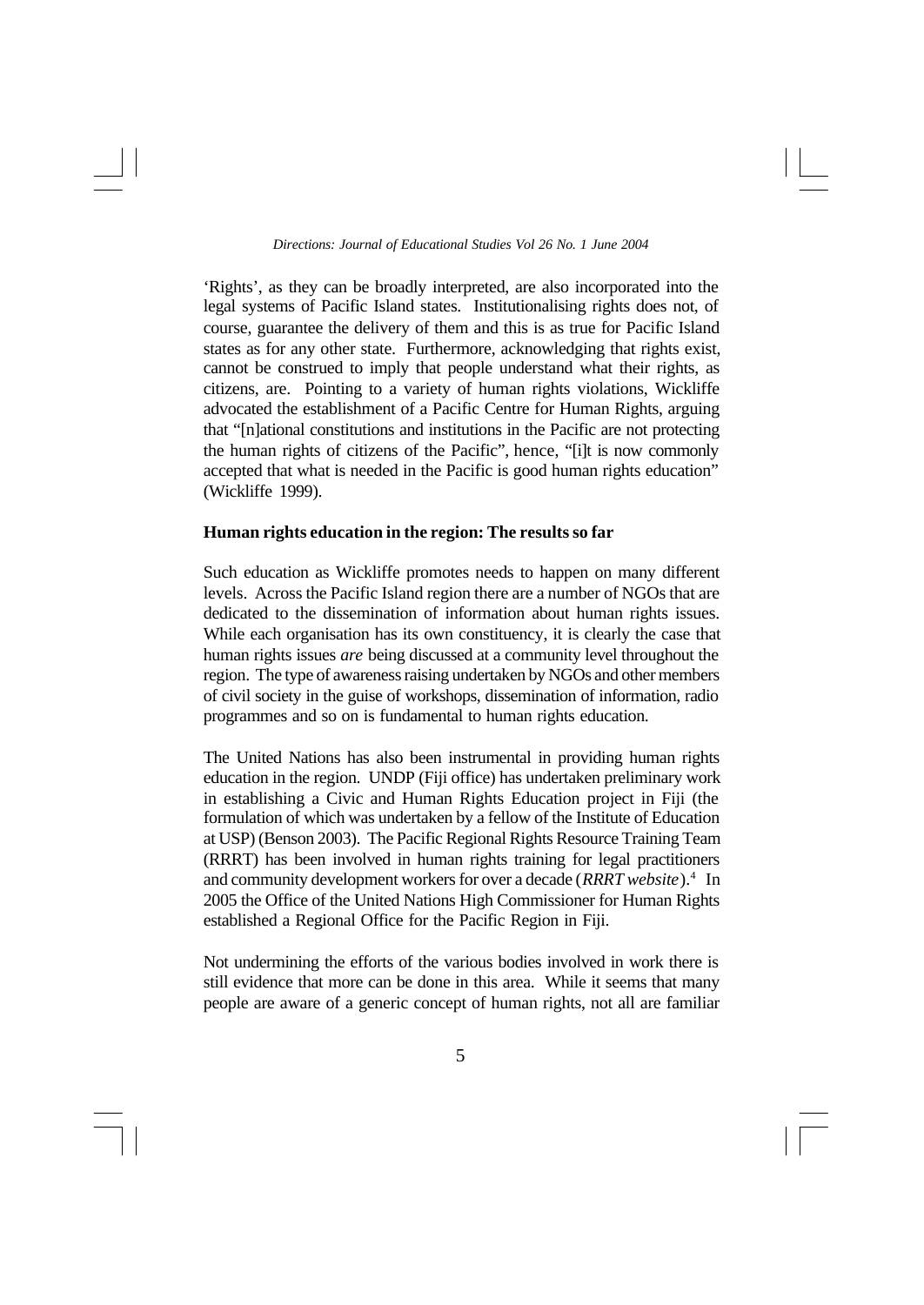with the specific human rights instruments related to these areas nor their countries' obligations and commitments. A clear challenge for human rights education is related to providing a more specific approach to human rights education rather than a general awareness of rights.

In 2005, I surveyed 126 students on matters relating to human rights. All students were enrolled in political science and sociology courses. Participants in the survey were from a number of countries in the region (Fiji, Niue, Tonga, Samoa, Kiribati, Solomon Islands, Vanuatu) and were studying at differing levels (100, 200, 300). The survey was intended to be a pilot study to gauge the viability of further studies in the area but it can be argued that the results on knowledge and awareness of human rights mechanisms are of key interest to those interested in human rights education. Already noted is that all constitutions in the USP region contain human rights provisions. Of the students surveyed, just over three quarters (76%) were aware that this was the case. Similar results were revealed for the international instruments.

Results for the key instruments were not surprising—over 80% of respondents had 'heard' of the UDHR, ICCPR, and ICESCR. What was of particular interest, however, were the responses related to CEDAW, the Convention on the Rights of the Child (CRC) and the Convention on the Elimination of all forms of Racial Discrimination (CERD). As a result of educational work undertaken by UNIFEM and a variety of women's NGOs around the region, it is perhaps not surprising that approximately 85% of respondents had heard of CEDAW. A higher percentage of respondents were familiar with CEDAW than with the Universal Declaration of Human Rights (82%). Both CRC and CERD received lower levels of recognition (approximately 75% and 70% respectively). One of the concerns about this (for the relevant governments and UN agencies/NGOs) is that all of the USP member countries are a party to CRC and three countries represented in the survey group (Fiji, Solomon Islands, Tonga) have agreed to CERD. Also of concern, given the emphasis that has been placed on promoting human rights in Pacific Island countries (Anderson 2005), is the fact that 18% of respondents claimed not to have heard of the Universal Declaration of Human Rights and similar figures were revealed for each of the major conventions, 25% claiming not to have heard of CRC.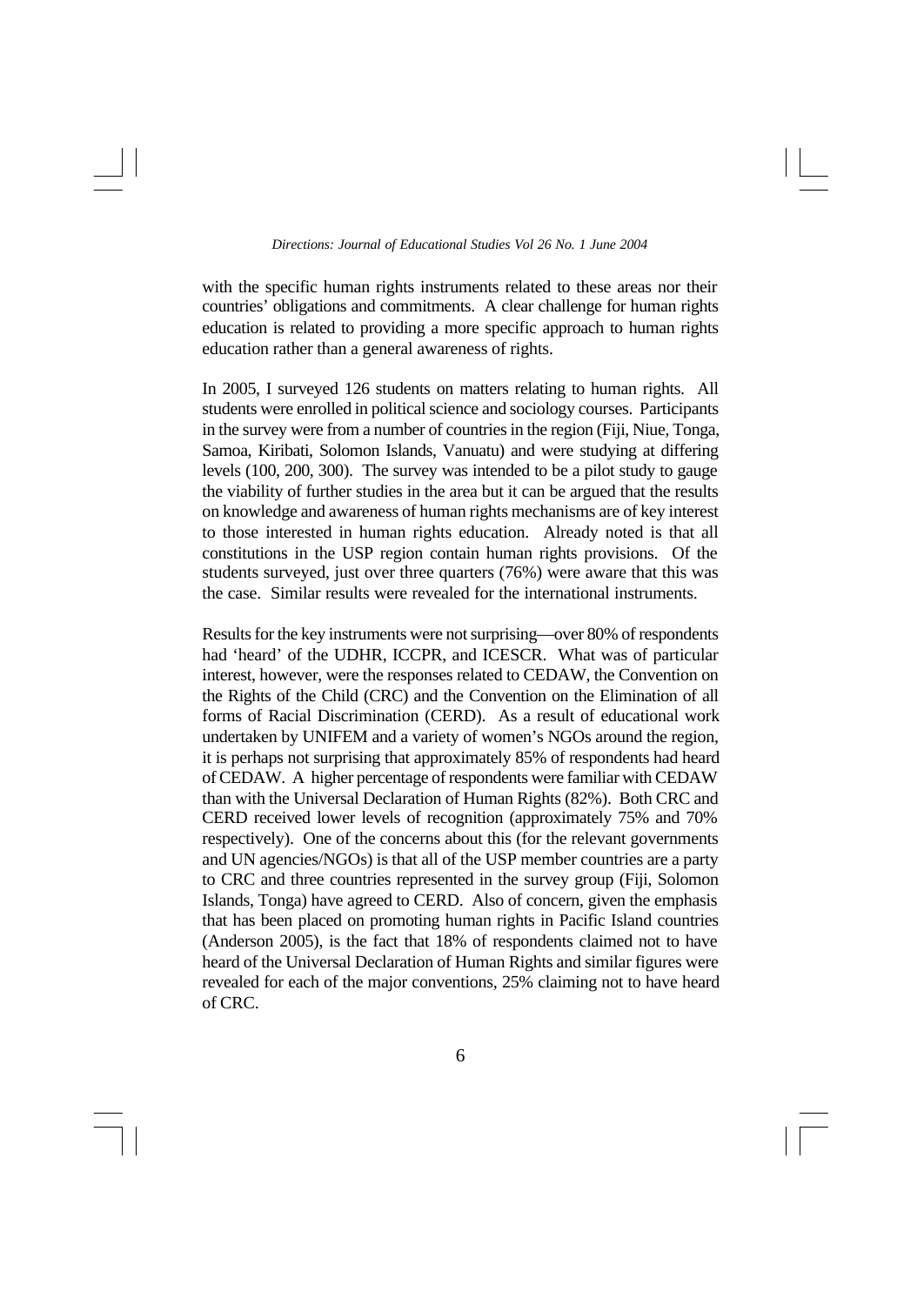# **Academic advances: passive and active inclusion**

While the results for the 2005 survey were largely positive, it remains clear that a number of university students were not aware of key instruments or the provisions of their constitutions (a concern not only for human rights educators but civics instructors as well). To date, no widespread study covering the views and awareness of citizens of individual countries has been undertaken. This is an area that can be pursued. Assessment is an important part of education and it would be useful for human rights educators if larger studies could be undertaken to establish exactly what the needs are within the area (if any).

This, of course, is not the responsibility of any one group or individual in society. Human rights education is, of course, a broad field and an area which is covered by members of civil society and international organisations around the region. But it is an area that can be tackled at a variety of levels, ideally cooperating with one another to ensure maximum coverage and reduced overlap. There have been concerted efforts by individual groups to work together on key issues(e.g. Fiji's NGO Coalition on Human Rights), but a multilateral approach which includes a variety of interested parties (and perhaps united by a Pacific Centre for Human Rights or similar coordinating body) may help with communication on such matters. As it is, it is often the academic advances that seem to be overlooked.

On the academic front there have been many attempts to increase the profile of human rights education in the region. This has resulted in the aforementioned Civic and Human Rights Education project and the proposal for the creation of a Pacific Centre for Human Rights (Wickliffe 1999). Recently a call for the formation of a Human Rights Study Group at USP was put forward by Professor Graham Hassall of PIAS-DG.

The broad theme of human rights is currently well entrenched in the curriculum of many courses at USP and the topics are discussed on both an explicit and implicit level. Aside from the third year level 'Human Rights' course, the School of Law (based in Vanuatu) teaches other courses which cover issues pertinent to human rights. At the Laucala Campus, topics related to human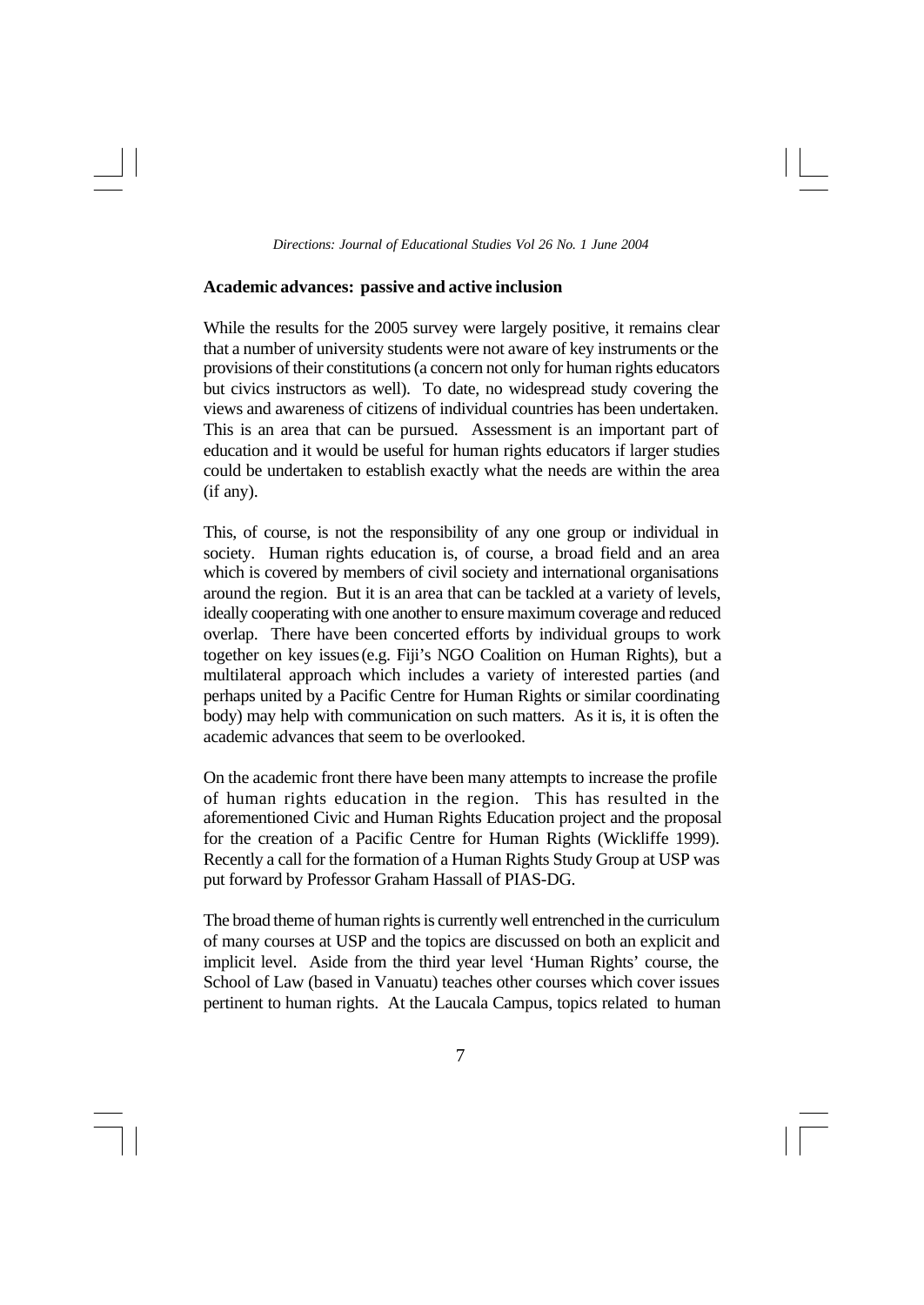rights are addressed in a range of courses, including those offered by the Departments of History and Politics, Sociology, Education, and Geography.

In specific regard to the History and Politics Department there are many courses in which Human Rights issues are addressed. The third year course *Advanced Pacific Politics* (of which I was the coordinator) contains a three week module on human rights which serves as an introduction to the key issues and establishes exactly what are, and are not, considered to be human rights within the international framework. It considers the issue of legitimacy, practical approaches and the appropriateness of 'external' values for Pacific Island communities. The course delves into the discourse between the 'universalist' and 'cultural relativist' approaches to human rights with the purpose of assessing if a collective 'Pacific values' paradigm is viable. The ongoing debate regarding 'individual' and 'collective' rights as they apply in the Pacific is assessed. There is a focus on the international instruments of human rights and their applicability in the Pacific Island region. Critiquing the issue of group rights as they apply to minorities (in their various forms) and identified groups, the possibility that many of the large conflicts in the region stem from the conundrum of 'contending' rights is also considered. Students are able to explore human rights for their major research project.

As of 2006 the course will no longer being offered. In its place will be HP212: *Pacific Government and Politics in the Pacific II.* This course covers areas of domestic, regional and international politics concerning Pacific Island states and territories but much of the focus relates to the position of Pacific Island states in international affairs. The three week module on human rights has been retained.

SE 201 *Women in Society* is another course which addresses the notion of human rights, particularly as they affect women. In 2006, due to Faculty restructuring, this will become a 300 level course, *Women, Politics and Society.* Taught by Dr Rae Nicholl of the History and Politics Department, the course has an international focus but students are encouraged to assess how these issues affect women in the Pacific. Areas focused on include 'second wave' feminism and the articulation of women's rights; United Nations documents and conventions relating to women's rights; CEDAW regarding all its articles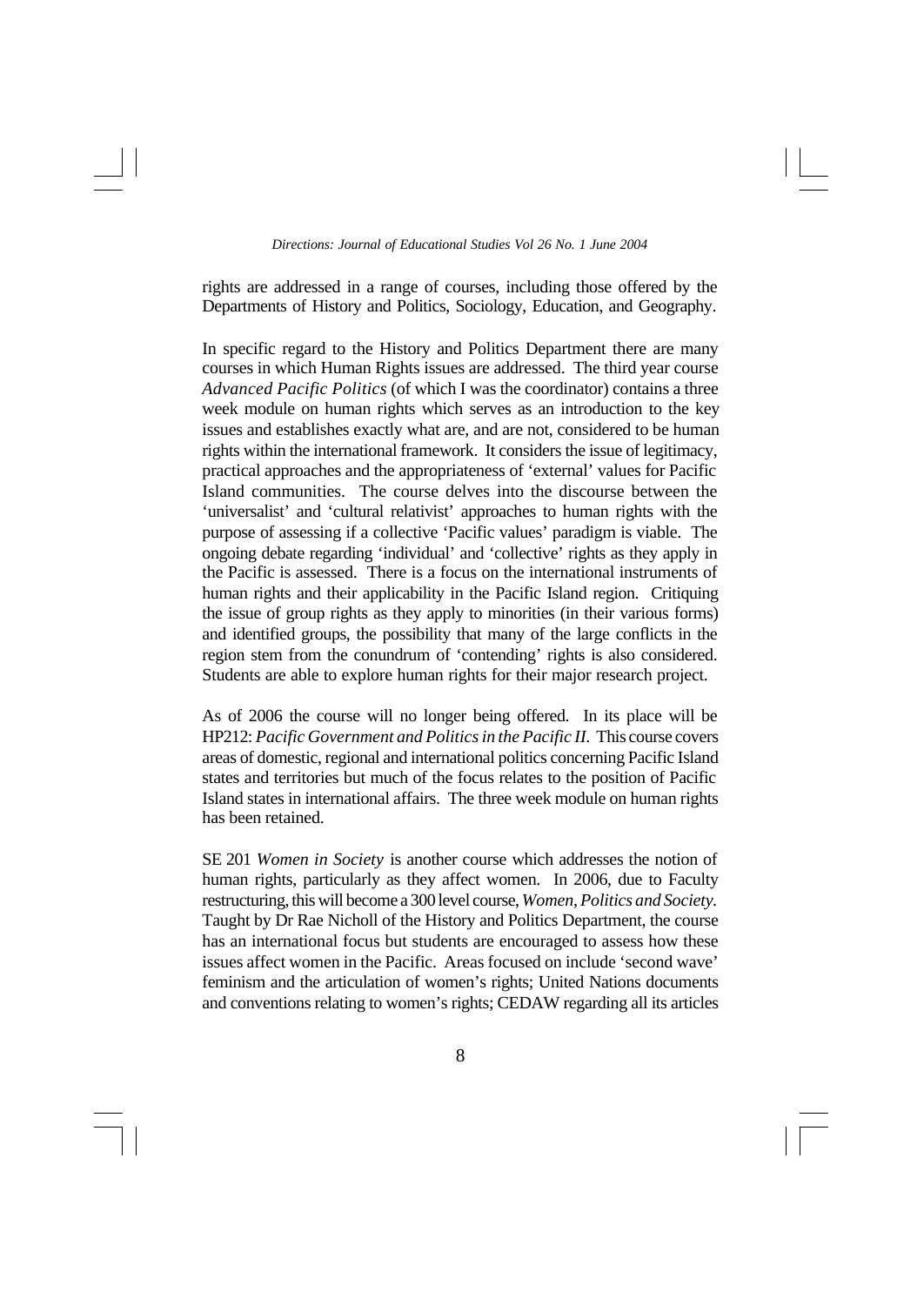but particularly looking at women and work; the Beijing Platform for Action; United Nations conventions regarding prostitution and trafficking in women; and United Nations and World Health Organisation conventions regarding women's reproductive rights.

Other courses offered by History and Politics staff also contain human rights content. For example, both of Dr Sandra Tarte's undergraduate courses, HP207 *International Politics* and HP302 *International Politics of Asia and the Pacific* (formerly *The Politics of the Pacific Rim*) consider human rights questions. The HP207 course teaches students about human rights law and humanitarian intervention while HP302 addresses human rights and the Asian values debate. HP 204 *Media Politics*—also taught by Dr. Nicholl—assesses key issues relating to the media and rights. Topics include the right to freedom of speech, assembly and of the press in various nations; international conventions regarding the safety of journalists working in war zones and CEDAW articles regarding women and the media. In 2003, the course HP101 *Government and Public Policy in the South Pacific* was revised and is now called *Pacific Government and Politics I.* It incorporates the teaching of human rights from the perspective of international agreements/obligations of USP member countries in regard to broad policy areas such as health, education, water, sanitation, security and basic freedoms. The human rights content is now focused on the provisions within each state's constitution as well as a brief overview of international obligations. A course focusing specifically on human rights has been drafted but not yet implemented.

### **Concluding note**

The need for human rights education across the region has been recognised in both academic debates and the development of curriculum which meets this need. In this regard, the countries of the USP region share a common interest with countries of other regions. Past experience teaching Australian and American students has revealed that they, too, are equally vague on the specifics of human rights (particularly in relation to instruments and mechanisms). Human rights education needs to be approached from a multidisciplinary perspective and at a variety of levels. Often in human rights debates, the issues are generalised and people refer to 'rights' without making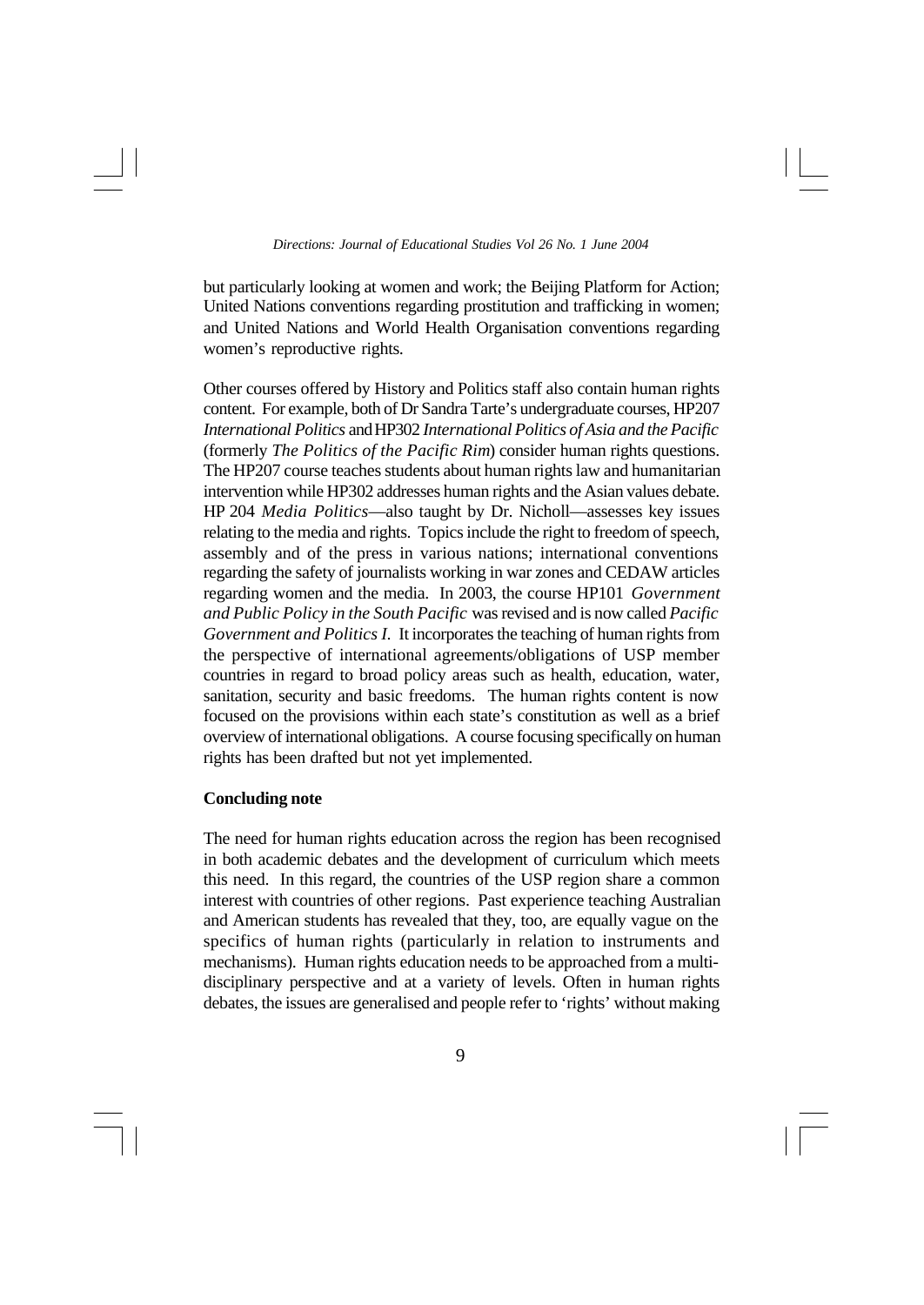note of which specific rights they are referring to. The United Nations itself, through its many conventions and declarations, acknowledges that rights are multi-faceted and that there is some overlap. The Department of History and Politics is one of several bodies throughout the Pacific that is working in this area. However, there are many other issues which are also of value to our student's educational and employment needs.

As a result of the all too often narrow or simplistic reviews of human rights, HR education for the region as a whole can only eventuate if the approach is congruent with the complex nature of rights. A broad interpretation of human rights is required, with the issues being discussed at a variety of levels and tackled by numerous organisations. One way of helping to strengthen education in this area is to revisit the idea of a Pacific Centre for Human Rights. Such a Centre could act as a coordinating body, providing advice to non-government and government bodies, as well as educational centres, while also undertaking research and producing reports for the region at large. Creating a central body would make it possible to meet the multi-lateral approach advocated in this paper (without burdening any one organisation or department) and move forward with human rights education in the region.

Notes

<sup>1.</sup> Such an assertion is justified by observation of assignments submitted in students. While a variety of topics is offered for essay writing, significant numbers of students choose to respond to those related to human rights. For an overview of student aawareness of nation/international mechanisms and views on human rights, please refer to: Anderson, K. 2005. *Reorienting Human Rights*. This conference paper was presented in December 2005 for PIPSA (Pacific Island Political Science Association), Suva, Fiji.

<sup>2.</sup> All USP member constitutions are available online via the USP Pacific Laws Project website; <http://www.vanuatu.usp.ac.fj/paclawmat/Paclawmat\_MAIN.html>, with the exception of Tokelau's which is currently available on the Council of Ongoing Government website <http://www.tokelau.org.nz>

<sup>3.</sup> *Constitution of the Marshall Is*lands (1979) Article 10 – 'Traditional Rights'; *Constitution of the Republic of the Fiji Islands* (1997) – 'Group Rights' (as specifically contained in acts pertaining to Fijians, Rotumans and Banabans); *The Constitution of Kiribati* – 'Banaba and the Banabans'.

<sup>4. &#</sup>x27;Training and advocacy' *RRRT website* (available online) <http://www.rrrt.org/ page.asp?active\_page\_id=88>, consulted on 14th January 2006.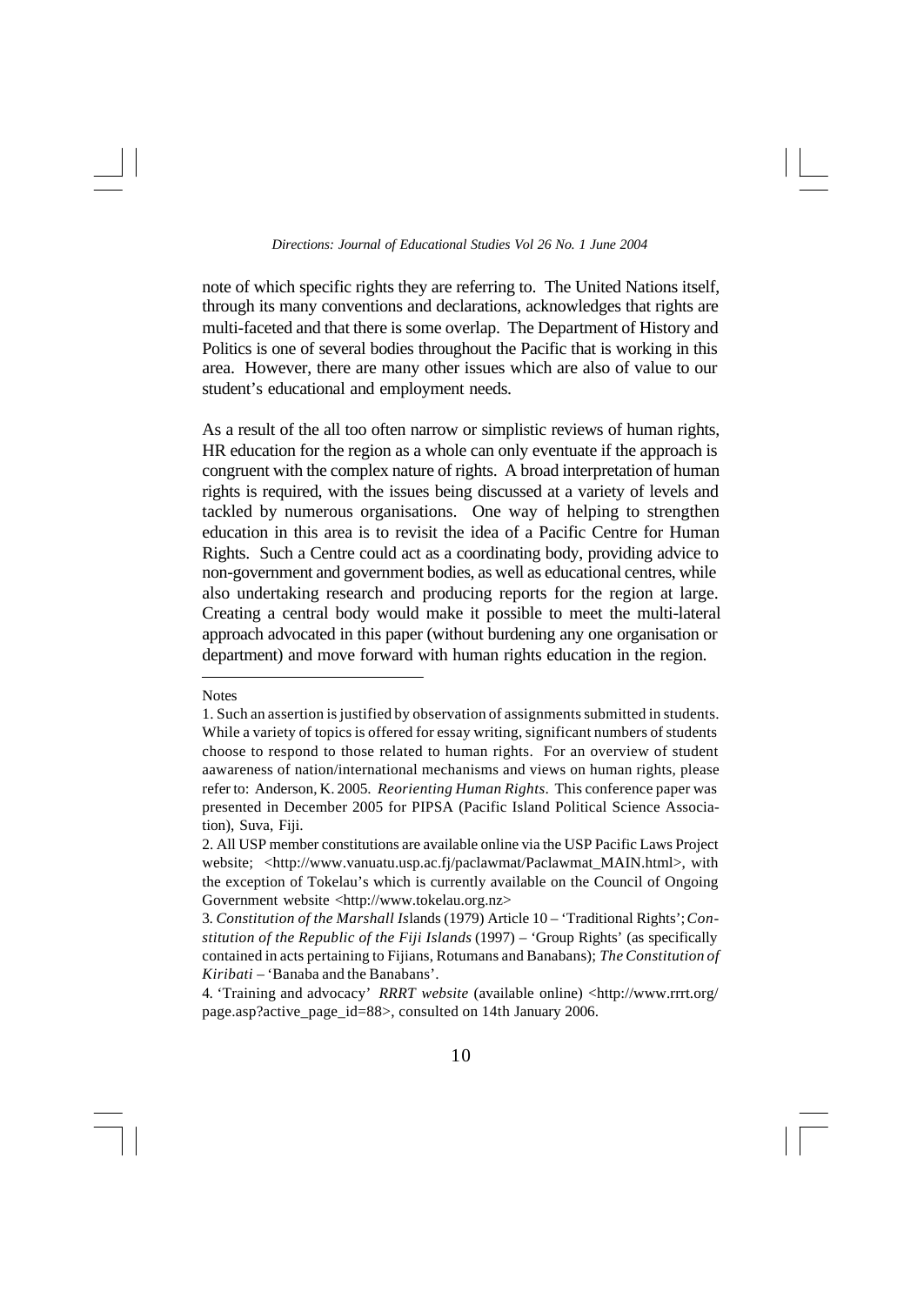# **References**

- Benson, C. 2003. *Human Rights and Civic Education in Schools: A School-Based Programme for Citizenship Education*, programme support document, (draft) August 2003. Document prepared by Cliff Benson, Fellow, Institute of Education**,** The University of the South Pacific**.**
- Helu, I.F. 1999. Human Rights from the Perspective of Tongan culture. *Critical Essays: Cultural Perspectives from the South Seas*, originally presented at the Friendly Teachers Association Seminar, Nuku'alofa, May 1995, *Journal of Pacific History*, RSPAS, ANU, Canberra.
- OHCHRa (Office of the United Nations High Commissioner for Human Rights). *International Covenant of Economic, Social and Cultural Rights* (Status of Ratification). UNHCHR website, (available online) <http://www.ohchr.org/ english/countries/ratification/3.htm>, last updated 24 November 2004, consulted 21 February 2005 (source: United Nations, *Treaty Series*, vol. 993, p. 3).
- OHCHRb. *International Covenant on Civil and Political Rights* (Status of Ratification). UNHCHR website, (available online) <http://www.ohchr.org/ english/countries/ratification/4htm>, last updated 26 January 2006, consulted 14 February 2006 (source: United Nations, *Treaty Series*, vol. 999, p. 171 and vol. 1057, p. 407).
- OHCHRc. *Convention on the Elimination of All forms of Discrimination Against Women* (Status of Ratification). UNHCHR website, (available online) <http:// www.ohchr.org/english/countries/ratification/8.htm>, last updated 26 January 2006, consulted 14 February 2006 (source: United Nations, *Treaty Series*, vol. 1249, p. 13).
- OHCHRd. *Convention on the Rights of the Child* (Status of Ratification). UNHCHR website, (available online) <http://www.ohchr.org/english/countries/ratification/ 11.htm>, last updated 26 January 2006, consulted 14 February 2006 (source: United Nations, *Treaty Series*, vol. 1577, p. 3).
- OHCHRe. *International Convention on the Elimination of All forms of Racial Discrimination* (Status of Ratification), UNHCHR website, (available online) <http://www.ohchr.org/english/countries/ratification/2.htm>, last updated 24 November 2004, consulted 21 February 2005 (source: United Nations, *Treaty Series*, vol. 660, p. 195).
- Taufe'ulungaki, 'A. 2004. *The Cultural Context of the Tongan Constitution*, presentation as part of the 'Culture and Politics in the Pacific' seminar series for 'HP308: Advanced Pacific Politics' course at University of the South Pacific, 8 October.